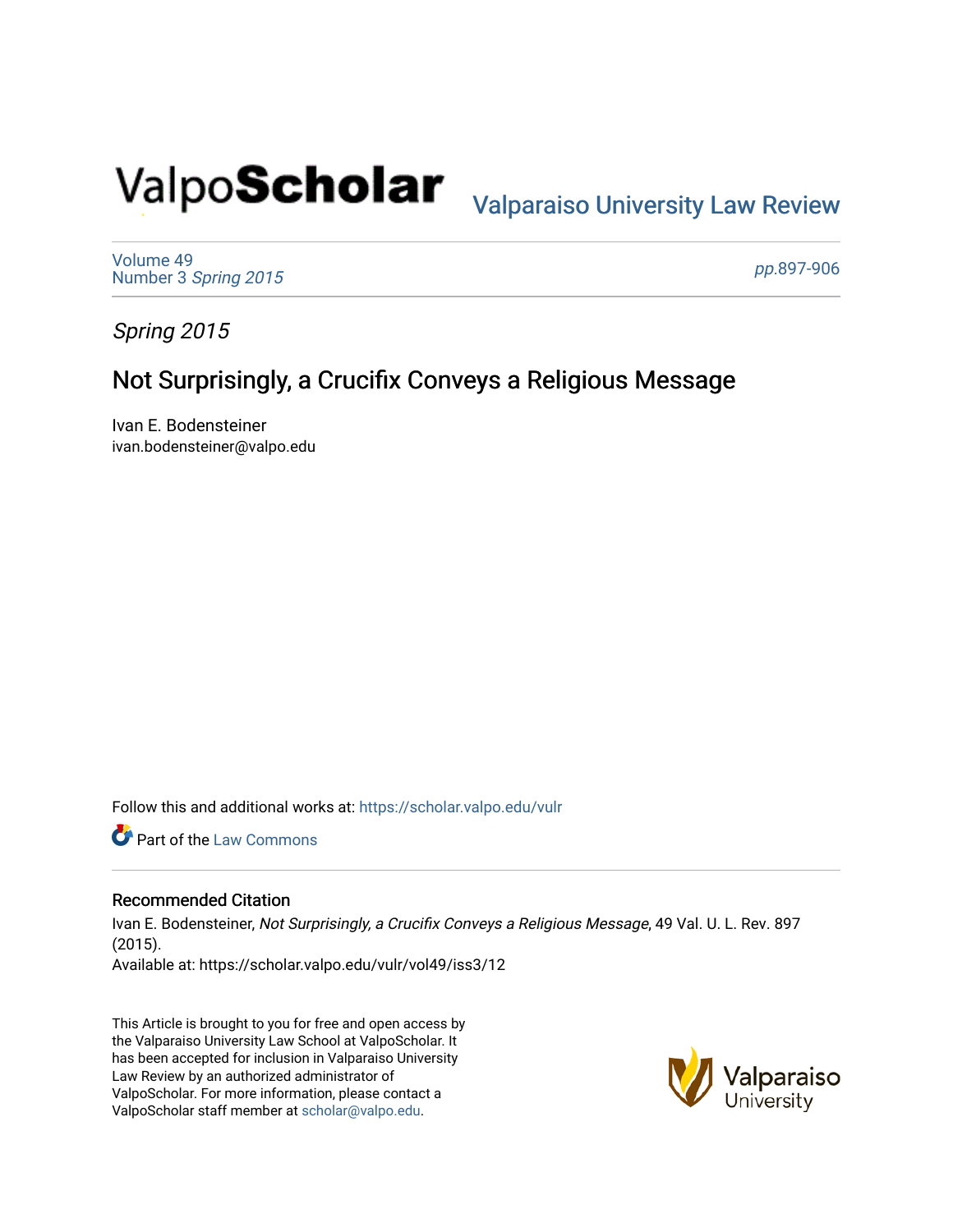## **NOT SUPRISINGLY, A CRUCIFIX CONVEYS A RELIGIOUS MESSAGE**

#### **Ivan E. Bodensteiner\***

#### I. INTRODUCTION

In his Article, *The Story of the Gary, Indiana Crucifix*, Professor Jarvis provides the interesting historical background to the decision in *Gonzales v. North Township of Lake County, Indiana*. 1 Professor Jarvis explains not only the steps leading to the dedication of at least two crucifixes in Northwest Indiana, but also describes the people involved in the early opposition to the crucifixes.2 I was asked to provide a brief description of the litigation that led to the removal of one of the crucifixes from its prominent place in a public park, Wicker Memorial Park, located in North Township, Lake County, Indiana, near the City of Hammond. When I first learned of the crucifix in Wicker Park, through my participation in the legal panel of the Calumet Chapter of the Indiana Civil Liberties Union ("ICLU"), it seemed apparent that this display represented an endorsement of Christianity and, more particularly, Catholicism. However, it turned out that it was not so apparent to others and, in light of the Supreme Court's Establishment Clause jurisprudence since 1993, a similar display challenged today might survive a First Amendment challenge.

#### II. BACKGROUND TO THE LITIGATION

As noted by Professor Jarvis, the ICLU, particularly the Calumet Chapter in Northwest Indiana, became involved in the crucifix controversy shortly after a crucifix was erected and dedicated in Jordan Park in Gary, Indiana, in late May 1955.<sup>3</sup> The Wicker Park crucifix was erected and dedicated a few months later, in October 1955.4 It appears from Professor Jarvis' account that the early opposition, at least in part, was led by members of the clergy who expressed their opposition to

**<sup>\*</sup>** Professor of Law, Valparaiso University Law School.

<sup>1</sup> *See* Gonzales v. N. Twp. of Lake Cnty., 4 F.3d 1412, 1414 (7th Cir. 1993) (involving a lawsuit against North Township in Lake County, Indiana alleging the display of a crucifix in a public park violates the Establishment Clause of the First Amendment). *See generally*  Robert M. Jarvis, *The Story of the Gary, Indiana Crucifix*, 49 VAL. U. L. REV. 873, 880–81 (recounting how the Knights of Columbus and the Catholic Affairs Committee of Lake County Fourth Degree Assembly decided to support a project for erecting large crucifixes throughout Lake County to memorialize veterans of the country's wars).

<sup>2</sup> Jarvis, *supra* note 1, at 889–92. 3 *Id*. at 881–83. 4 *See Gonzalez*, 4 F.3d at 1413 (noting that the second cross was dedicated on October 16, 1955).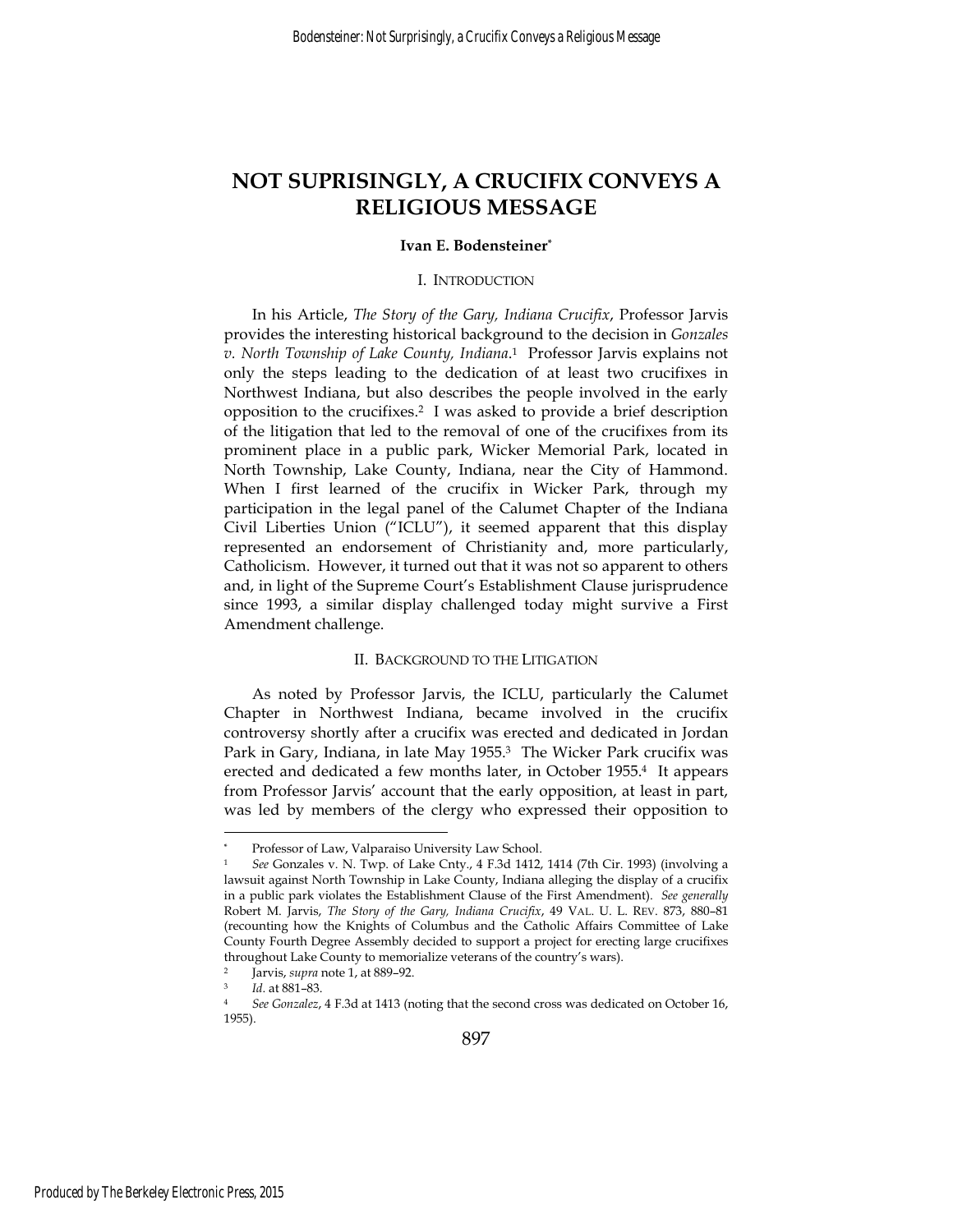North Township officials.<sup>5</sup> After the early opposition and dismissal of a lawsuit filed in the Lake County Circuit Court, there was a lull in the opposition.6 The primary impetus for the renewed opposition, which led to the *Gonzales* case, was Mel Schlesinger, a local realtor.7 He raised the issue with the Calumet Chapter of the ICLU in August 1981.8 The action began with a letter to Township officials in October 1982 and concluded with the removal of the crucifix in 1994.<sup>9</sup> Mr. Schlesinger, along with four other residents of the area who joined him, had the courage to initiate what they knew would be unpopular litigation.<sup>10</sup>

#### III. THE LENGTHY LITIGATION

The complaint filed by the plaintiffs in the U.S. District Court for the Northern District of Indiana was based on the First Amendment to the United States Constitution and alleged that "[b]y maintaining a religious symbol of the Catholic Church in the Park at public expense, the Defendants have caused injury to the Plaintiffs by infringing their use and enjoyment of Wicker Memorial Park and offending their moral and religious sensitivity."11 The plaintiffs sought a declaratory judgment determining that the crucifix in the park "violates the First Amendment to the U.S. Constitution  $\ldots$  [,] a permanent injunction enjoining the Defendants from maintaining the [crucifix] in the Park, and requiring the Defendants to remove it  $\ldots$  [,] and  $\ldots$  [an] award [for] damages, costs, and attorney fees."12 Aside from the merits, the defendants raised a statute of limitations defense and further claimed, as is common in Establishment Clause litigation, that the plaintiffs lacked standing.13 The trial court decided that the claim was not barred by the statute of limitations because the plaintiffs alleged "a continuing violation of the First Amendment, and as each day there is a violation, each day [their] cause of action accrues."14

<sup>5</sup> Jarvis, *supra* note 1, at 885–86. 6 *See id*. at 892–93 ("On March 8, 1963, Judge Felix A. Kaul dismissed Tomsich's case for lack of record activity.").

<sup>7</sup> *Id*. at 893. 8 *Id*. at 894. 9 *Id*. at 894–95. 10 *Id.* at 894. 11 *See* Gonzales v. N. Twp. of Lake Cnty., 800 F. Supp. 676, 679 (N.D. Ind. 1992) (quoting Pl.'s Complaint, at ¶ 8).

<sup>12</sup> *See id.* Throughout the opinion, the court refers to the crucifix as a "Monument," which is consistent with its ultimate conclusion. However, I will call it a crucifix.

<sup>13</sup> *Id*. 14 *Id*. at 684.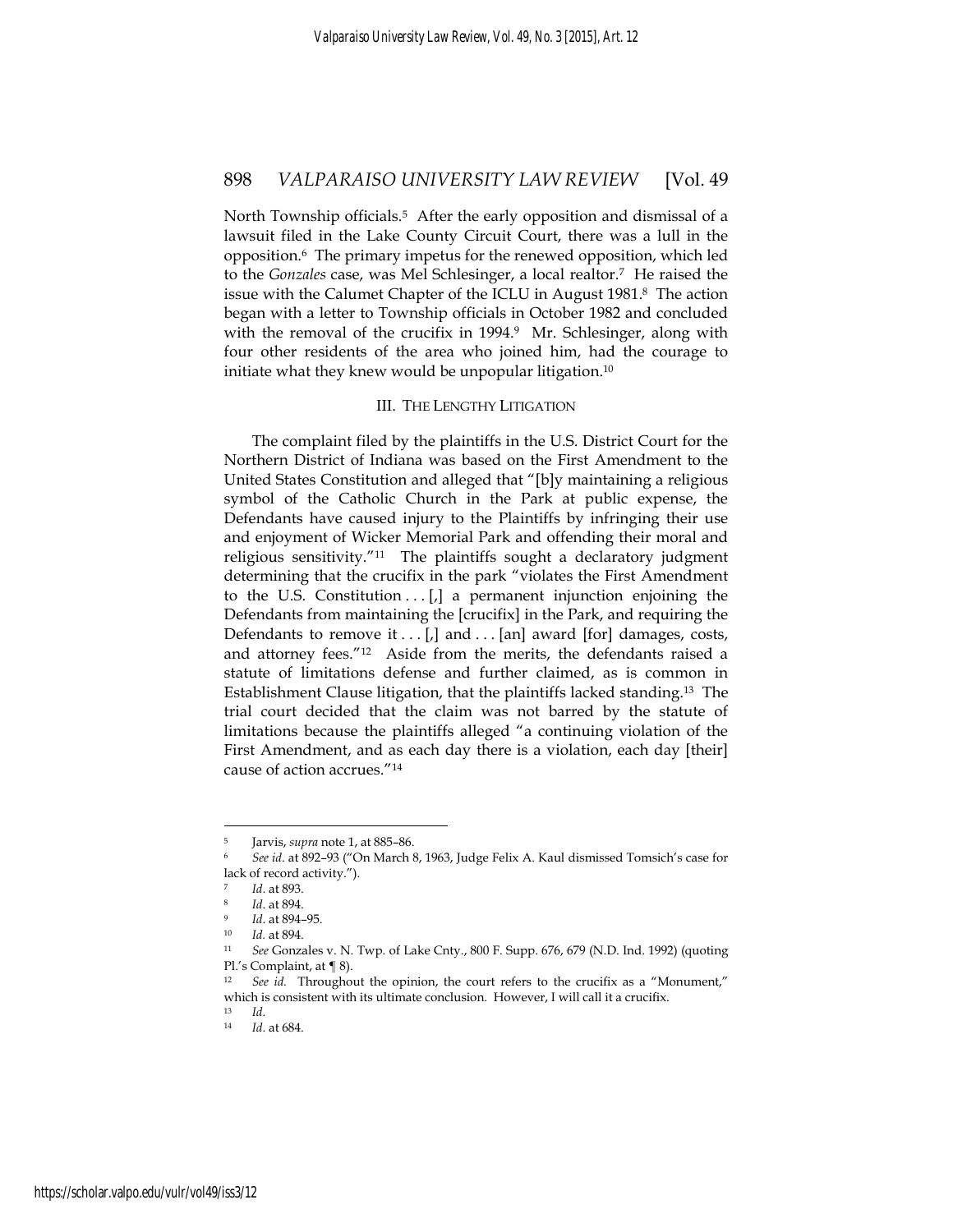Addressing the standing issue, the trial court determined that the plaintiffs "do not have standing as taxpayers, as Township funds were not used to put up the Monument, nor are Township funds used to maintain the Monument, albeit that funds are used to maintain the area surrounding the Monument."<sup>15</sup> However, since plaintiff Appleman "curtailed his use of a public benefit [and] the use of the Park," due to the presence of the crucifix, he had standing.<sup>16</sup> The court determined that the other four plaintiffs lacked standing because they only alleged that they were morally and religiously offended by the display of the crucifix.17

On the merits, the trial court applied the three-part *Lemon* test.18 First, it concluded the crucifix has a secular purpose—"it is a war memorial to those who have defended our Country."19 While conceding that the crucifix has religious connotations, the court determined that the "secular attributes far outweigh[ed] any religious connotations based on the facts surrounding its dedication."20 In addressing the second part of the *Lemon* analysis, the court found that the crucifix did "not advance or inhibit religion in its principal or primary effect or otherwise endorse or disapprove of religion," since the crucifix "was erected by the Knights of Columbus, and it [was] not maintained by the Township."21 Therefore, the trial court noted that "the average citizen would not believe that the Township's aim was to advance or endorse Christianity or Catholicism in particular."22 Further, the court noted that the crucifix "occupie[d] a minutial amount of the Park, [was] surrounded by secular activities and opportunities at the Park, and [was] part and parcel of a Memorial Park."<sup>23</sup> In addition, the crucifix was located several miles from the offices of the North Township Trustee.24 Finally, in its application of *Lemon*, the trial court determined that the crucifix did "not foster an

<sup>15</sup> *Id.* at 683.<br>
16 *Id.* at 684.<br>
17 *Gonzales*, 800 F. Supp. at 683.<br>
18 *See id.* at 685 ("In deciding these types of cases, the Supreme Court has utilized the *Lemon v. Kurtzman* test to determine whether a government practice violates the Establishment Clause."); *see also* Lemon v. Kurtzman, 403 U.S. 602, 612–13 (1971) (establishing a three prong test). The three prongs are: (1) whether the statute has a secular legislative purpose; (2) whether the primary effect "neither advances nor inhibits religion"; and (3) it "must not foster an excessive government entanglement with religion." *Id.* (quoting Walz v. Tax Comm'n, 397 U.S. 664, 674 (1970)) (internal quotation marks omitted). <sup>19</sup> *Gonzales*, 800 F. Supp. at 689. 20 *Id.* 

 $\frac{21}{22}$  *Id.* 

 $\frac{22}{23}$  *Id.* 

*Id.* at 689–90 (internal quotation marks omitted).<br>*See id.* at 690 (taking judicial notice of the addresses of two Trustee offices).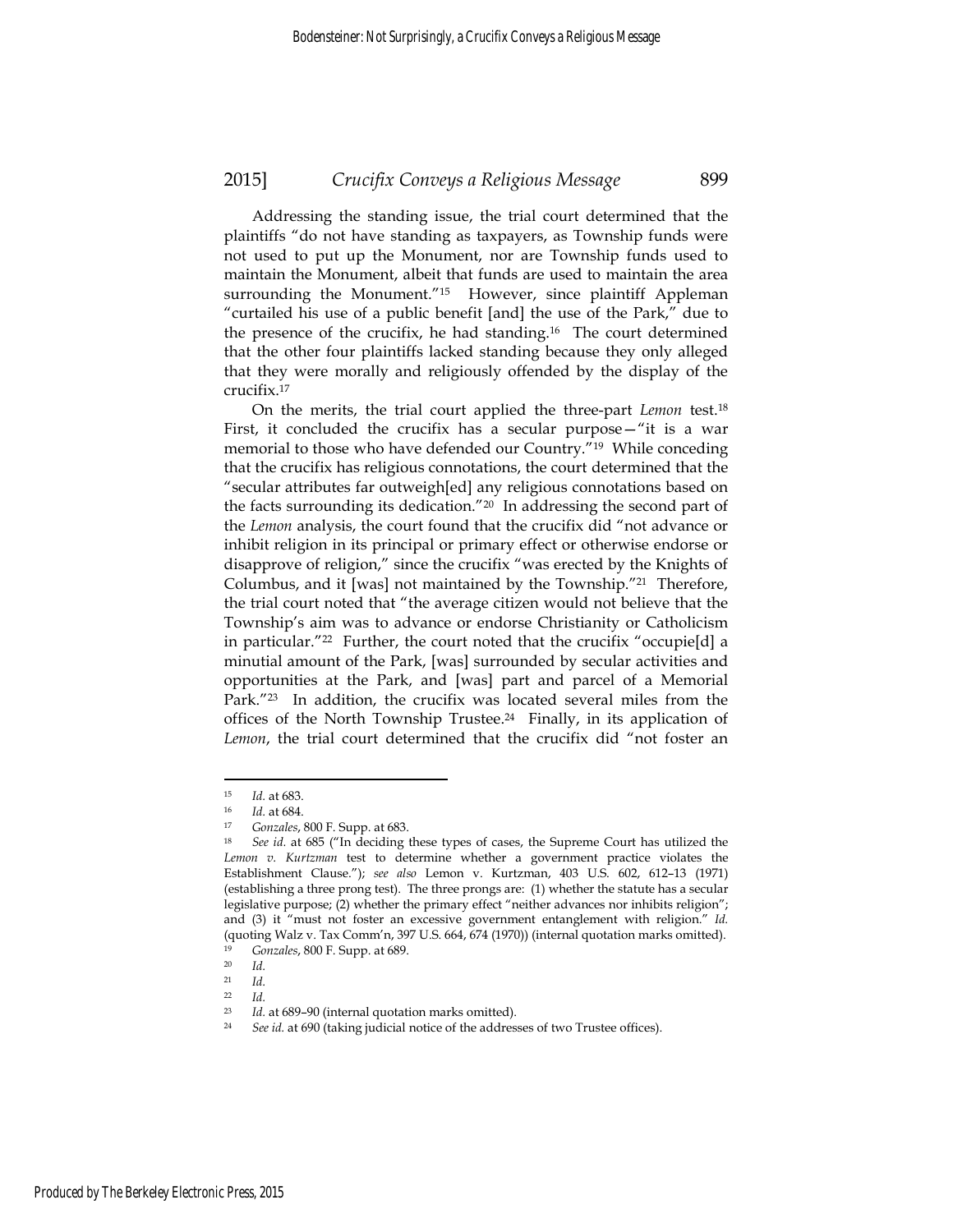excessive entanglement with religion" because after the crucifix was erected the Township "had little to do with its maintenance or with activities in connection with the Monument as a war memorial."25 The mere presence of the crucifix on Township property, far removed from the seat of government, could not "constitute excessive entanglement without any type of affirmative action taken by the Township."26 Based on its application of *Lemon*, the court granted the defendants' motion for summary judgment and denied the plaintiffs' motion for partial summary judgment.<sup>27</sup>

On appeal, the Seventh Circuit Court of Appeals viewed the case very differently than the trial court. First, the court held that all five plaintiffs had standing to challenge the crucifix, even though it agreed that the plaintiffs could not claim standing by virtue of their taxpayer status because of their inability to show that tax revenue was spent for the crucifix.28 The Court of Appeals did not disturb the trial court's finding that Appleman had standing because "for all intents and purposes, [he] discontinued his use of the Park."29 In addition, the Court of Appeals held that the other four plaintiffs had standing to challenge the crucifix because, while they had not completely discontinued their use of the park, "[t]heir claim that they avoid the area of the park where the crucifix is displayed because of its presence constitutes an injury in fact" sufficient to confer standing.<sup>30</sup> "[T]heir full use and enjoyment of the Park has been curtailed because of the defendants' display of the crucifix" and that "prohibition to their full use and enjoyment of the public park is an injury in fact."31

Turning to the merits of the Establishment Clause claim, the court determined that, while controversial among its members, "the Supreme Court recently reminded us that *Lemon* is controlling precedent and should be the framework used by courts when reviewing Establishment Clause challenges."32 Before addressing the three-part *Lemon* test, the court indicated that it had to "determine whether the challenged symbol is a religious one."33 In concluding that the crucifix is a religious symbol,

<u>.</u>

<sup>25</sup> *Gonzales*, 800 F. Supp. at 690. 26 *Id.*

<sup>27</sup> *Id.*

<sup>28</sup> Gonzales v. N. Twp. of Lake Cnty., 4 F.3d 1412, 1416 (7th Cir. 1993). The court also noted that the plaintiffs' alleged "[o]ffense to moral and religious sensitivities does not constitute an injury in fact and is insufficient to confer standing." *Id*. 29 *Id.*

<sup>30</sup> *Id.*

<sup>31</sup> *Id*. at 1417. 32 *Id.* at 1417–18 (citing Lamb's Chapel v. Ctr. Moriches Union Free Sch. Dist., 508 U.S. 384, 395 (1993)).

<sup>33</sup> *Gonzales*, 4 F.3d at 1418.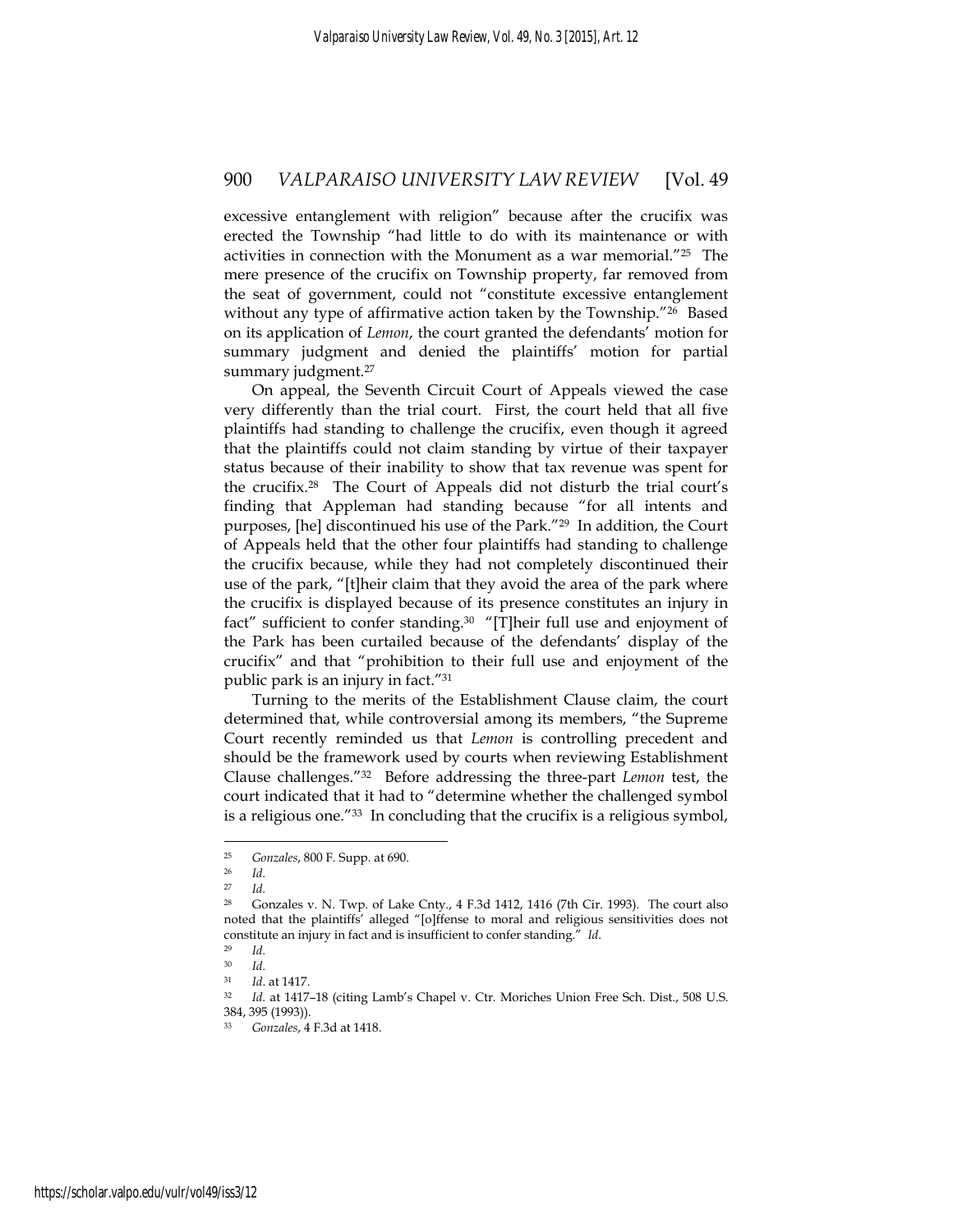the court stated "we are masters of the obvious, and we know that the crucifix is a Christian symbol . . . . In fact, the crucifix is arguably the quintessential Christian symbol because it depicts Christ's death on the cross and recalls thoughts of his passion and death."34

The appellate court then moved to its application of the three-part *Lemon* test. The court found guidance in two earlier decisions, one in the Eleventh Circuit and another in a Texas district court.35 The first prong of the *Lemon* analysis requires a secular purpose for government's display of a religious symbol.<sup>36</sup> While the Township claimed that the crucifix was intended to act as a war memorial, this was an attempt to mask the real religious purpose.37 The court stated that it would defer to government's "sincere articulation of a religious symbol's secular purpose," but it also indicated that "the stated purpose cannot be a sham to avoid a potential Establishment Clause violation."38 Finding the reasoning in *Rabun* and *Eckels* more persuasive than the reasoning in other cases, the court stated:

> In this case the purpose behind the display of the Wicker Park crucifix arises from religious stirrings like those the Eleventh Circuit found in *Rabun*. The record illustrates that the Knights' goal was to spread the Christian message throughout Lake County, Indiana. The historical documents, as well as the nature of the monument, convey the unassailable impression that memorializing the crucifix was simply a means to this end. The Township's claim that the war memorial purpose is the primary reason the crucifix is displayed is unpersuasive. We can imagine no secular purpose served by a crucifix that is free from any designation or memorialization. Moreover, the Township has offered no evidence to show that the crucifix has ever been used

<sup>34</sup> *Id*. The court noted that it had reached a similar conclusion about a Latin cross in an earlier case, "acknowledging that it is an unmistakable symbol of Christianity as practiced in this country today." *Id*. (citing Harris v. City of Zion, 927 F.2d 1401, 1403 (7th Cir. 1991)). 35 *See* ACLU of Ga. v. Rabun Cnty. Chamber of Commerce, 698 F.2d 1098, 1101–02, 1111 (11th Cir. 1983) (concluding that a Latin cross erected and maintained in the Black Rock Mountain State Park by the Rabun County Chamber of Commerce, with initial approval from the State of Georgia, violates the Establishment Clause); Greater Houston Chapter of ACLU v. Eckels, 589 F. Supp. 222, 241 (S.D. Tex. 1984) (addressing three Latin crosses placed in a public park with the authorization and assistance of a county commissioner and concluding that the crosses violate the Establishment Clause).

Lemon v. Kurtzman, 403 U.S. 602, 612-13 (1971).

<sup>37</sup> *Gonzales*, 4 F.3d at 1419. 38 *Id*.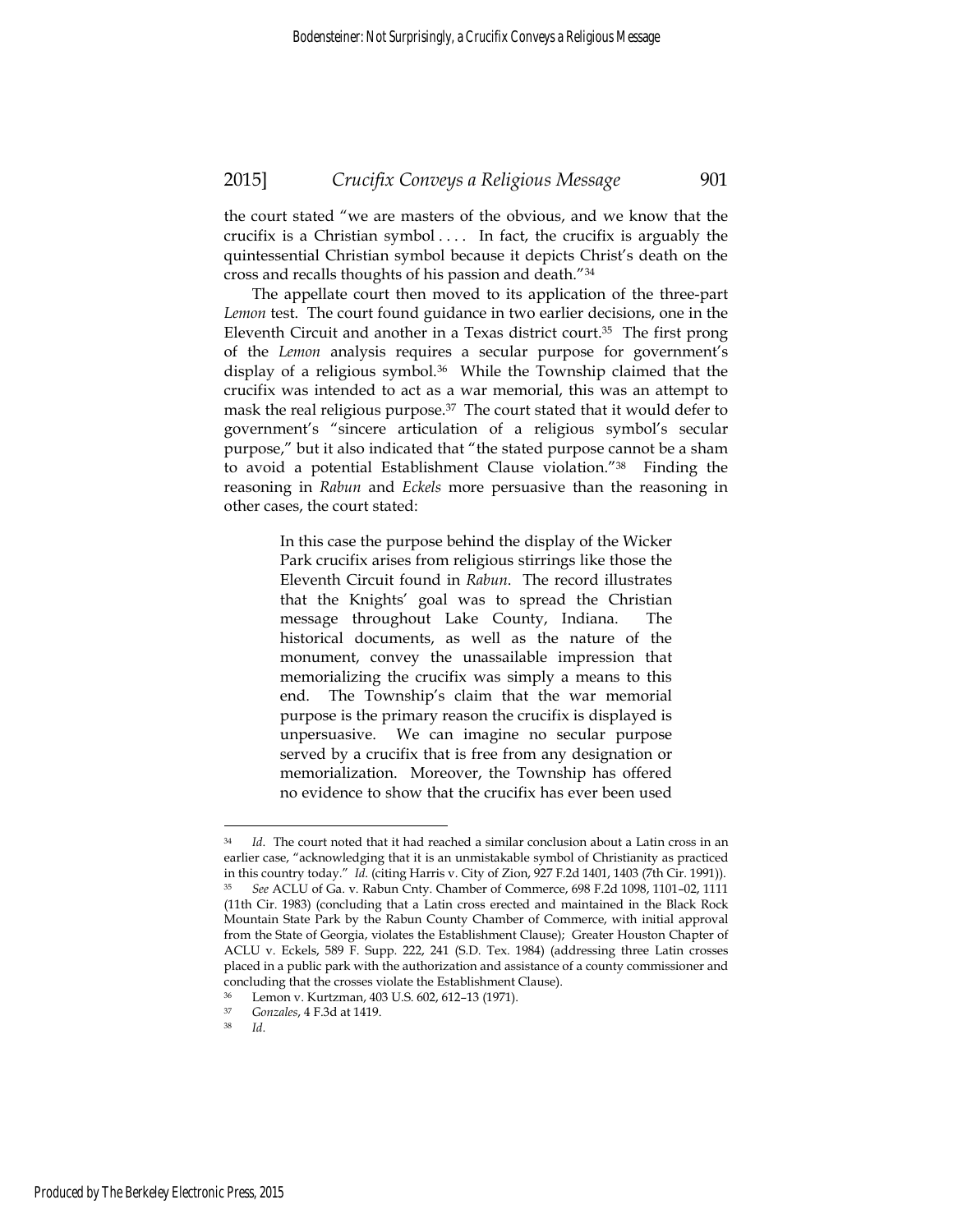for memorial purposes. We believe the evidence contradicts the Township's statement of purpose and that, indeed, the religious symbol here was not intended to, and does not now, serve a secular purpose.39

Because *Lemon* requires that the government satisfy all three prongs, this determination alone was sufficient to find a violation of the Establishment Clause. Nevertheless, the court addressed the other two prongs of the *Lemon* analysis.

To pass constitutional muster under the *Lemon* analysis, the publiclydisplayed religious symbol must "neither advance nor inhibit religion in its principal or primary effect."40 Here the key is the message conveyed by a religious symbol and if "the message is a government endorsement or advancement of religion the symbol has failed the *Lemon* test."41 Before the Seventh Circuit's decision in *Gonzales*, the Supreme Court had determined that the context in which the religious symbol is displayed is crucial, because the context may affect the message.<sup>42</sup> When the Seventh Circuit issued its opinion, the crucifix had been standing in Wicker Park for nearly forty years and while "the Township [did] not argue that the duration of its display gives the crucifix landmark or cultural status, it [did] argue that the duration of its display reinforces its secular effect."<sup>43</sup> The court was not impressed by the argument that the duration of the violation of the Establishment Clause somehow minimizes the violation.44 Instead, the court concluded that "the crucifix's presence in

<sup>39</sup> *See id*. at 1419–21 (applying the *Rabun* facts and holding to the Wicker Park crucifix); *see also* Carpenter v. City & Cnty. of S.F., 803 F. Supp. 337, 351–52 (N.D. Cal. 1992) (refusing to permanently enjoin a display of Mount Davidson Cross); Jewish War Veterans of U.S. v. United States, 695 F. Supp. 3, 14–15 (D.D.C. 1988) (ruling that a cross is unconstitutional in a government memorial). *But see* Eugene Sand & Gravel, Inc. v. City of Eugene, 558 P.2d 338, 349 (Or. 1976) (holding that a cross in a municipal park is constitutional because the present purpose of the display is secular).

<sup>40</sup> *Gonzales*, 4 F.3d at 1418. 41 *Id*. at 1421. 42 *See* Cnty. of Allegheny v. ACLU Greater Pittsburgh Chapter, 492 U.S. 573, 666 (1989) (discussing religious displays during Christmas season). In *Allegheny*, the Court held that a crèche displayed in the main area of the county courthouse, without any secular decorations, and donated by a religious society violates the Establishment Clause. *Id*. at 573–74. Another religious symbol at issue in *Allegheny*, a "menorah placed just outside the City-County Building, next to a Christmas tree and a sign saluting liberty" did not violate the Establishment Clause. *Id*. at 578; *see also*, Lynch v. Donnelly, 465 U.S. 668, 692 (1984) (discussing the crucial obligation for governments not to endorse religion). In *Lynch*, the Court held that display of a government-owned crèche in a setting that included secular holiday decorations does not violate the Establishment Clause. *Id*. at 687. 43 *Gonzales*, 4 F.3d at 1422. 44 *Id*.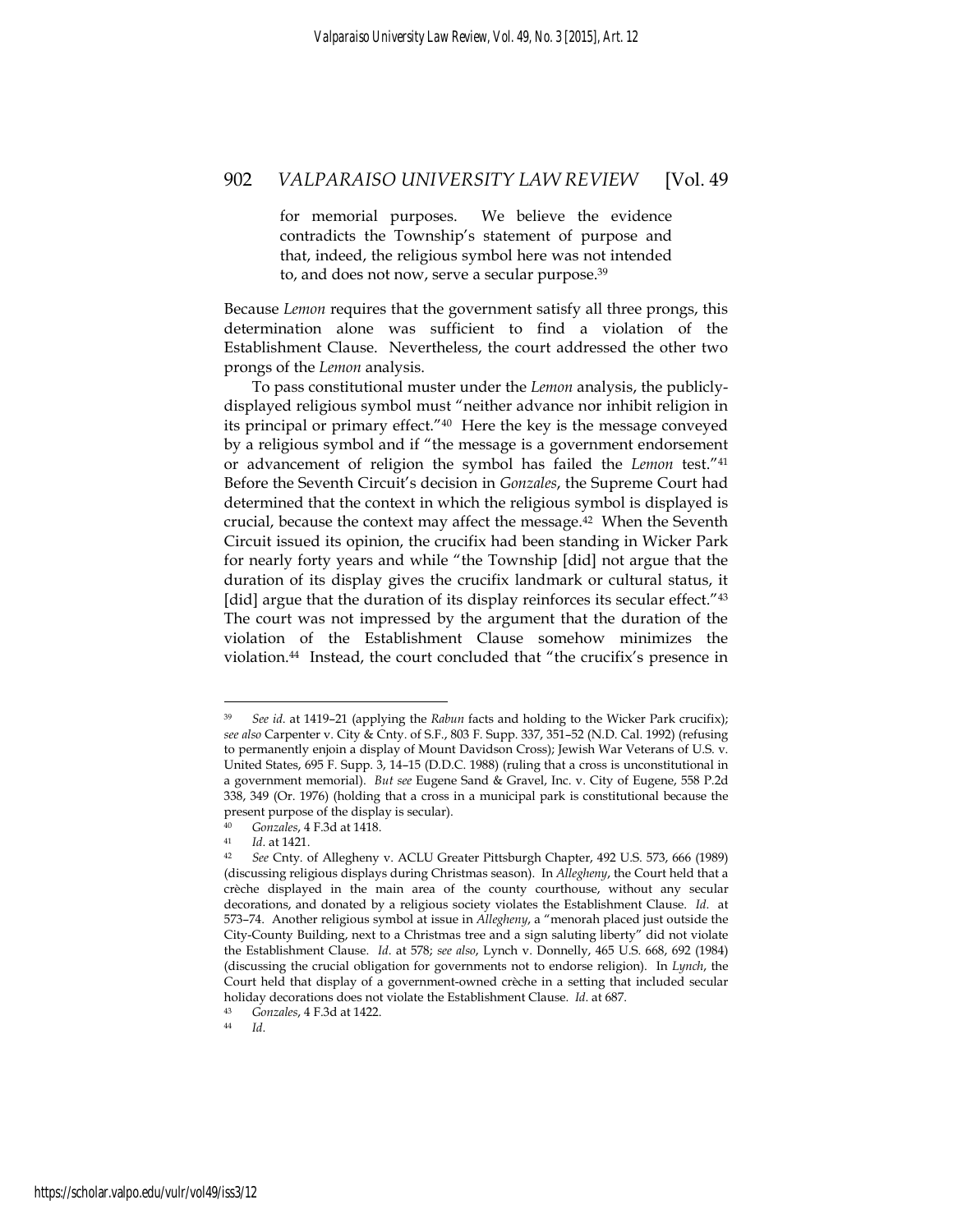the Park conveys the primary message of the Township's endorsement of Christianity."45 The court summarized its finding as follows:

> Not only do we believe that the primary message the crucifix conveys is a government endorsement of religion, we believe that the crucifix does not convey any secular message, whether remote, indirect, or incidental. The only way to receive a secular message before 1983 was to look behind the shrubbery at the base of the crucifix to find the plaque that designated the statue is a war memorial. Since the plaque's disappearance there is no chance that anyone without special knowledge of the crucifix's history would know that it was purportedly intended to memorialize fallen soldiers.

> The crucifix in Wicker Park does not bear secular trappings sufficient to neutralize its religious message. It is not seasonally displayed in conjunction with other holiday symbols. It does not have historical significance. But, it is permanent government speech in a prominent public area that endorses religion, and violates the Establishment Clause.46

Thus, the crucifix in Wicker Park failed the first two prongs of the *Lemon* analysis.

Finally, the court looked at the excessive entanglement prong of the Lemon test.<sup>47</sup> "Because the record did not reflect any contact between the Township and the Knights concerning the design of the crucifix or its payment, [the court found] that the Township [was] not excessively entangled in religion by virtue of the crucifix standing in Wicker Park."48 After the Seventh Circuit remanded the case to the district court to address the appropriate relief, the parties resolved the matter.49 As indicated by Professor Jarvis, the crucifix was moved from Wicker Park to a Catholic Church a few miles away in Highland, Indiana.<sup>50</sup> Undoubtedly, that is a far more appropriate place for a crucifix.

<u>.</u>

<sup>45</sup> *Id*. 46 *Id*. at 1423 (citation omitted). 47 *Id*. 48 *Id*. 49 *Gonzales*, 4 F.3d at 1423; Jarvis, *supra* note 1, at 895.

<sup>50</sup> Jarvis, *supra* note 1, at 895 (quoting Mel Schlesinger, *The Crucifix in Wicker Park*, FREEDOM FROM RELIGION FOUND. (Oct. 1994), *available at* http://ffrf.org/legacy/fttoday/ 1994/oct/schlesinger.php, *archived at* http://perma.cc/94J4-H4V6).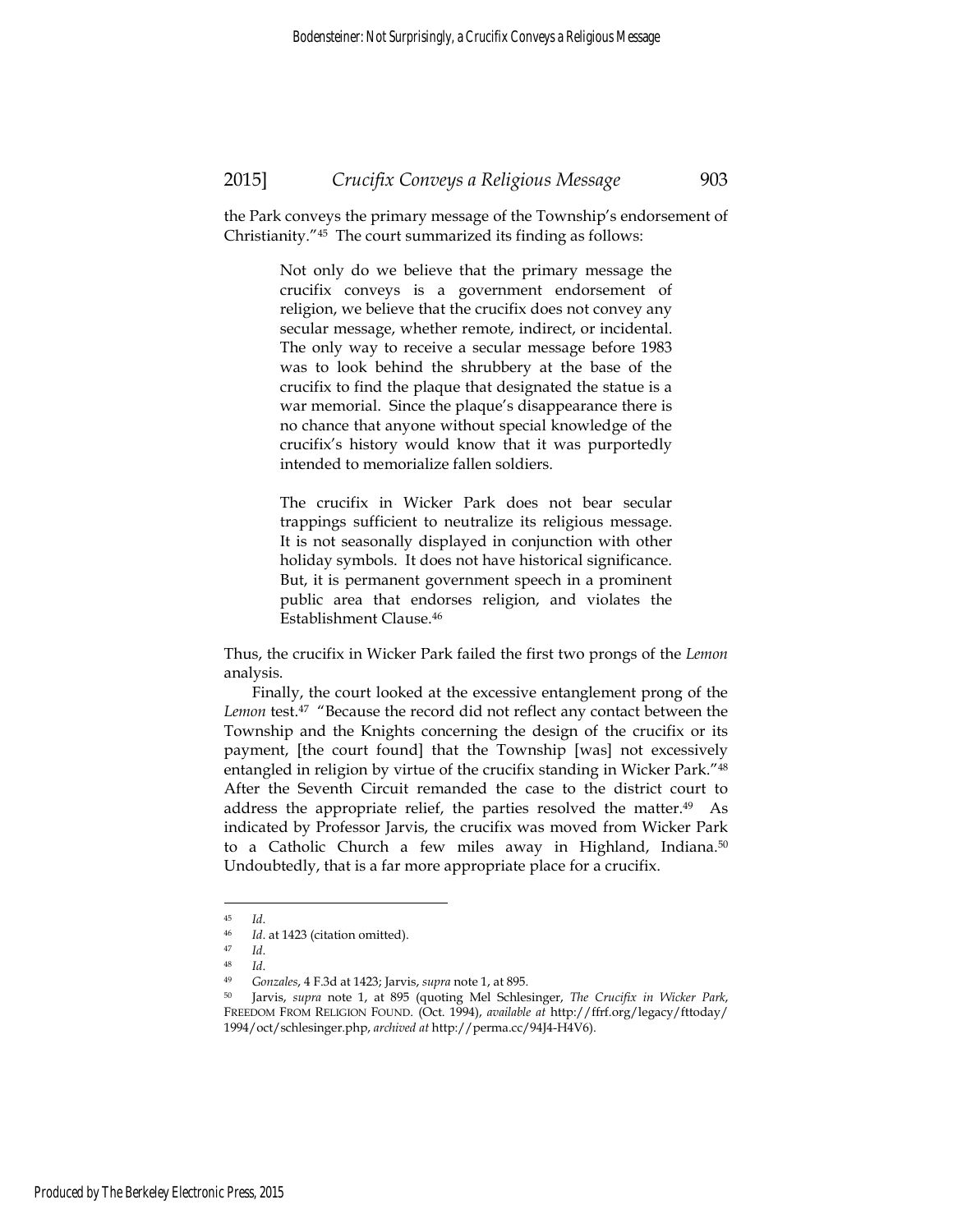#### IV. SUBSEQUENT ESTABLISHMENT CLAUSE JURISPRUDENCE

The Establishment Clause no longer assures separation of church and state. Government is now free to subsidize religious instruction and worship under the guise of private choice in directing governmentissued educational vouchers to religious schools.51 Government displays of religious symbols do not violate the Establishment Clause so long as the religious message is not dominant.52 Government is free to display religious symbols, as long as it is careful to disguise its real purpose and include sufficient non-religious content to discount the religious nature of the display.53 In addition, government can proliferate the display of religious symbols on its property by creating a limited public forum in which private parties are allowed to display items, including religious symbols.<sup>54</sup>

It is not clear whether these more recent cases would change the outcome in *Gonzales*, given the fact the Township's attempt to switch from the original religious purpose to a war memorial was only thinly veiled. Recently, in *Salazar v. Buono*, the Court addressed a complex situation involving a Latin cross placed on Sunrise Rock in the Mojave National Preserve by private citizens in 1934 to honor American soldiers who fell in World War I.55 The cross that stands on federal land was replaced or repaired several times, "most recently in 1998 by . . . a private

<sup>51</sup> *See* Zelman v. Simmons-Harris, 536 U.S. 639, 662–63 (2002) (providing the Justices' observations of private and public education choices with respect to religion); *see also* Mitchell v. Helms, 530 U.S. 793, 831, 835 (2000) (discussing Chapter two aid and its benefits to private schools). *See generally* Improving America's School Act of 1994, Pub. L. No. 103- 382, 108 Stat. 382 (1994) (providing the codified text of Chapter two).

<sup>52</sup> *Compare* Van Orden v. Perry, 545 U.S. 677, 681–83, 691–92 (2005) (holding that a passive display of the Ten Commandments outside the state capitol surrounded by other monuments does not violate the Establishment Clause because, even though it sends dual messages, religious and secular, the secular message predominates), *with* McCreary Cnty. v. ACLU of Ky., 545 U.S. 844, 850, 869, 881 (2005) (finding that display of the Ten Commandments on the walls in two county courthouses violated the Establishment Clause because the displays lacked a secular purpose).

<sup>53</sup> *Compare Perry*, 545 U.S. at 691–92 ("Texas has treated its Capital grounds monuments as representing the several strands in the State's political history and legal history. The inclusion of the Ten Commandments monument in this group has a dual significance, partaking of both religion and government."), *with* McCreary Cnty., 545 U.S. at 869 ("The reasonable observer could only think that the Counties meant to emphasize and celebrate the Commandments' religious meaning.").

<sup>54</sup> *See, e.g.*, Capital Square Review & Advisory Bd. v. Pinette, 515 U.S. 753, 758, 770 (1995) (determining that preventing the Ku Klux Klan from erecting a large Latin cross in the park across from the Ohio statehouse violated the Klan's freedom of speech and allowing it would not violate the Establishment Clause).

<sup>55</sup> Salazar v. Buono, 599 U.S. 700, 705–06 (2010).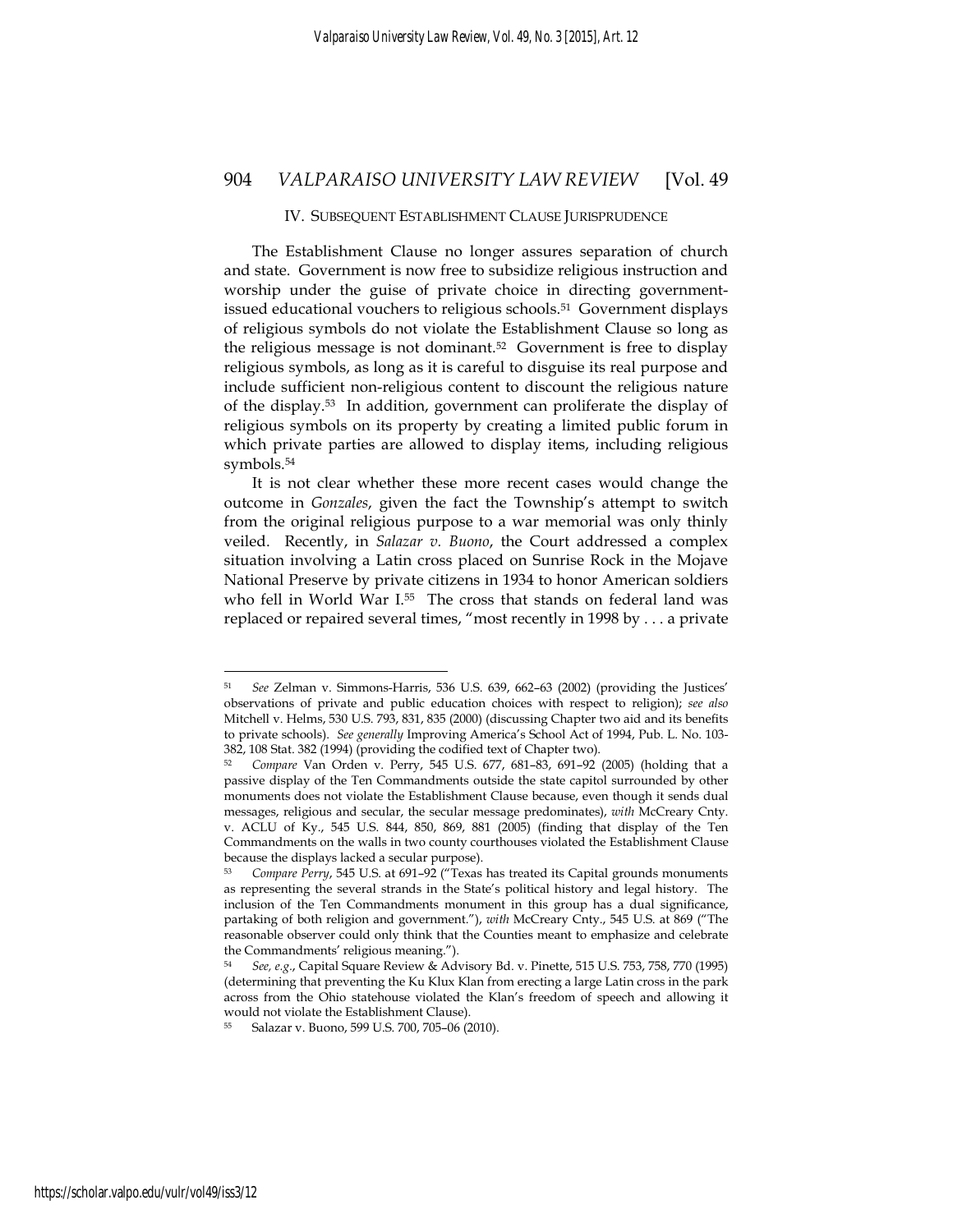citizen who owns land elsewhere in the Preserve."56 The plaintiff, a retired Park Service employee who regularly visits the Preserve, obtained an injunction requiring removal of the cross.57 Beginning before *Buono I* was filed, Congress entered the fray, passing several statutes "forbidding the use of federal funds to remove the cross," designating the cross and the adjoining land "as a national memorial commemorating United States participation in World War I and honoring the American veterans of that war," again prohibiting the use of federal "funds to remove the cross," and finally directing the Secretary of the Interior "to transfer to the [Veterans of Foreign Wars] the Government's interest in the land that had been designated a national memorial" in exchange for land elsewhere in the Preserve.58 After the permanent injunction issued in *Buono I* was affirmed, "Buono returned to the District Court seeking to prevent the land transfer," and the district court "concluded that the transfer was an attempt by the Government to keep the cross atop Sunrise Rock and so was invalid."59 Therefore, it enjoined the government from implementing the landtransfer statute.60 This injunction was affirmed by the Ninth Circuit, but the Supreme Court reversed and remanded without a majority opinion.<sup>61</sup> This case provides little guidance, although it is quite apparent that five Justices favor implementation of the federal statute transferring the land on which the Latin cross stands to a private party.62 So, after at least four

<u>.</u>

<sup>56</sup> *Id*. at 707. 57 *See* Buono v. Norton, 212 F. Supp. 2d 1202, 1205, 1217 (C.D. Cal. 2002) (granting plaintiff's petition that challenged the constitutionality of National Park Services preservation of a cross).

<sup>58</sup> *Salazar*, 599 U.S. 700, 709–10. These statutes were passed between 2001 and 2004. *Id*. 59 *See id*. at 710 (describing the result in Buono v. Norton, 364 F. Supp. 2d 1175 (C.D. Cal. 2005))*.*

See Buono, 364 F. Supp. 2d at 1182 (granting Buono's request to enforce the permanent injunction).

<sup>61</sup> Buono v. Kempthorne, 502 F.3d 1069, 1086 (9th Cir. 2007), *aff'd* 364 F. Supp. 2d 1175, *rev'd*, 599 U.S. 700, 722. In *Salazar*, Justice Kennedy wrote an opinion for a plurality, joined by Chief Justice Roberts and Justice Alito. *Salazar*, 599 U.S. at 705. Justices Roberts and Alito each wrote a concurring opinion, with the latter indicating the remand should be with instructions to vacate the injunction. *Id.* at 728 (Roberts, J., concurring); *id*. at 705–29 (Alito, J., concurring). Justice Scalia wrote a concurring opinion, joined by Justice Thomas, concluding that Buono lacks standing to challenge the federal transfer statute. *Id*. at 729–35 (Scalia, J., concurring). Justice Stevens wrote a dissenting opinion, joined by Justices Ginsburg and Sotomayor, concluding the permanent injunction issued by the district court, preventing the land transfer, was a proper exercise of its authority to enforce its 2002 judgment. *Id*. at 735–60 (Stevens, J., dissenting). Justice Breyer dissented, concluding the "law of injunctions" controlled the case and, therefore, the writ of certiorari should have been dismissed as improvidently granted and absent that, the judgment of the Ninth Circuit should be affirmed. *Id*. at 1842–45 (Breyer, J., dissenting). 62 *Salazar*, 599 U.S. at 722–23.